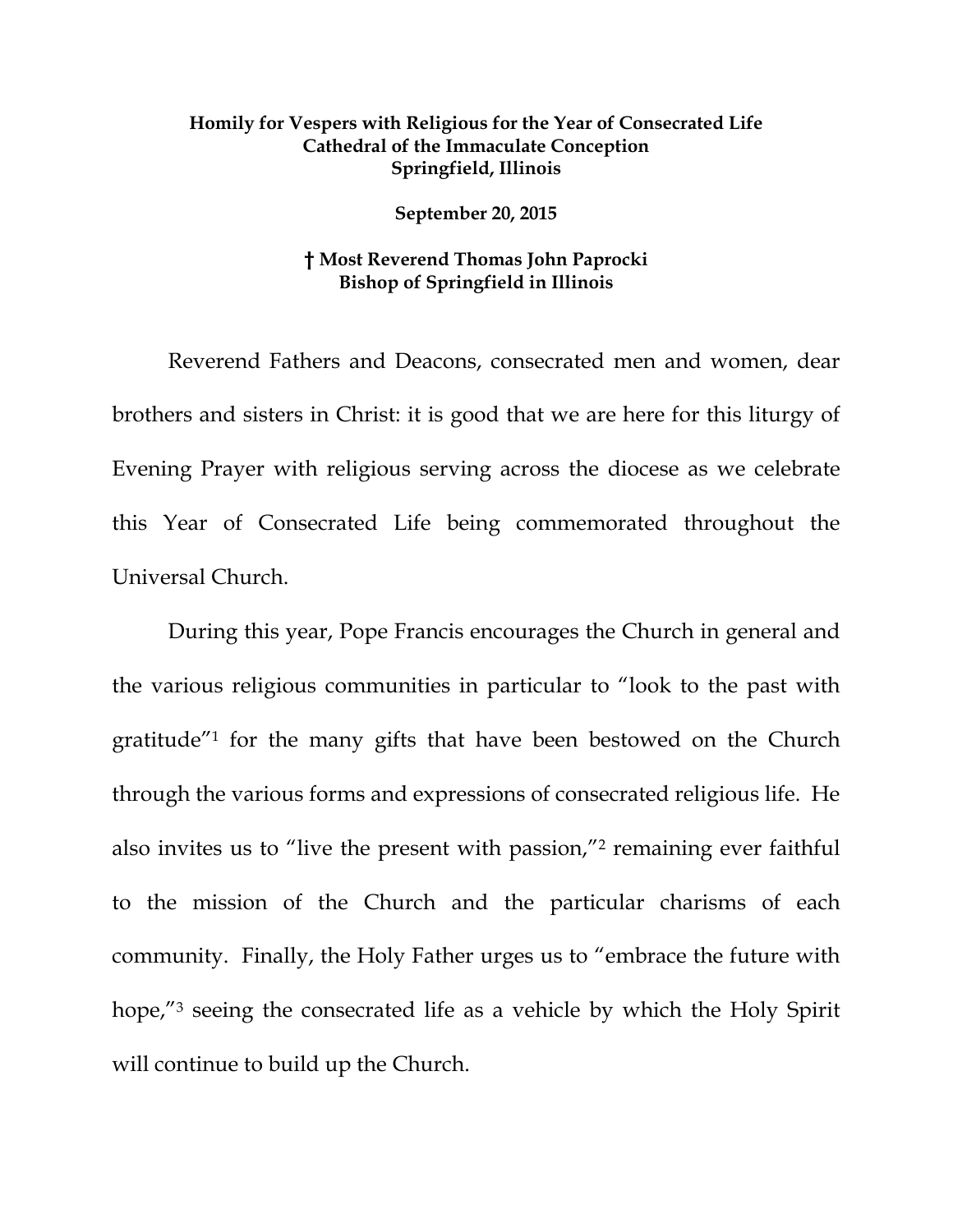Our gathering here is an opportunity for us to consider the impact and importance of religious life here in the Diocese of Springfield in Illinois by looking to the past with gratitude, to the present with passion, and to the future with hope.

We first turn our eyes to the past, and in doing so, the words of Psalm 114, which we just prayed, seem so appropriate for our reflection. In that psalm, we hear of how the Lord was with His people in their departure from slavery in Egypt, leading them on their journey through the desert to the Promised Land, protecting them and providing for all of their needs.

When we consider the history of our diocese, we have seen how the Lord has indeed been with us in a special way, providing for our needs, particularly through the great work and prayer of the many religious who have been a part of shaping our identity. Many of our parishes were founded by religious orders, including many by the Franciscan Friars who have a long history here in our diocese. Other parishes have been run by various religious orders, such as the Oblates of the Virgin Mary and the Oblates of Mary Immaculate. We can recall the many young people who have come to know Jesus Christ and His Church, learning the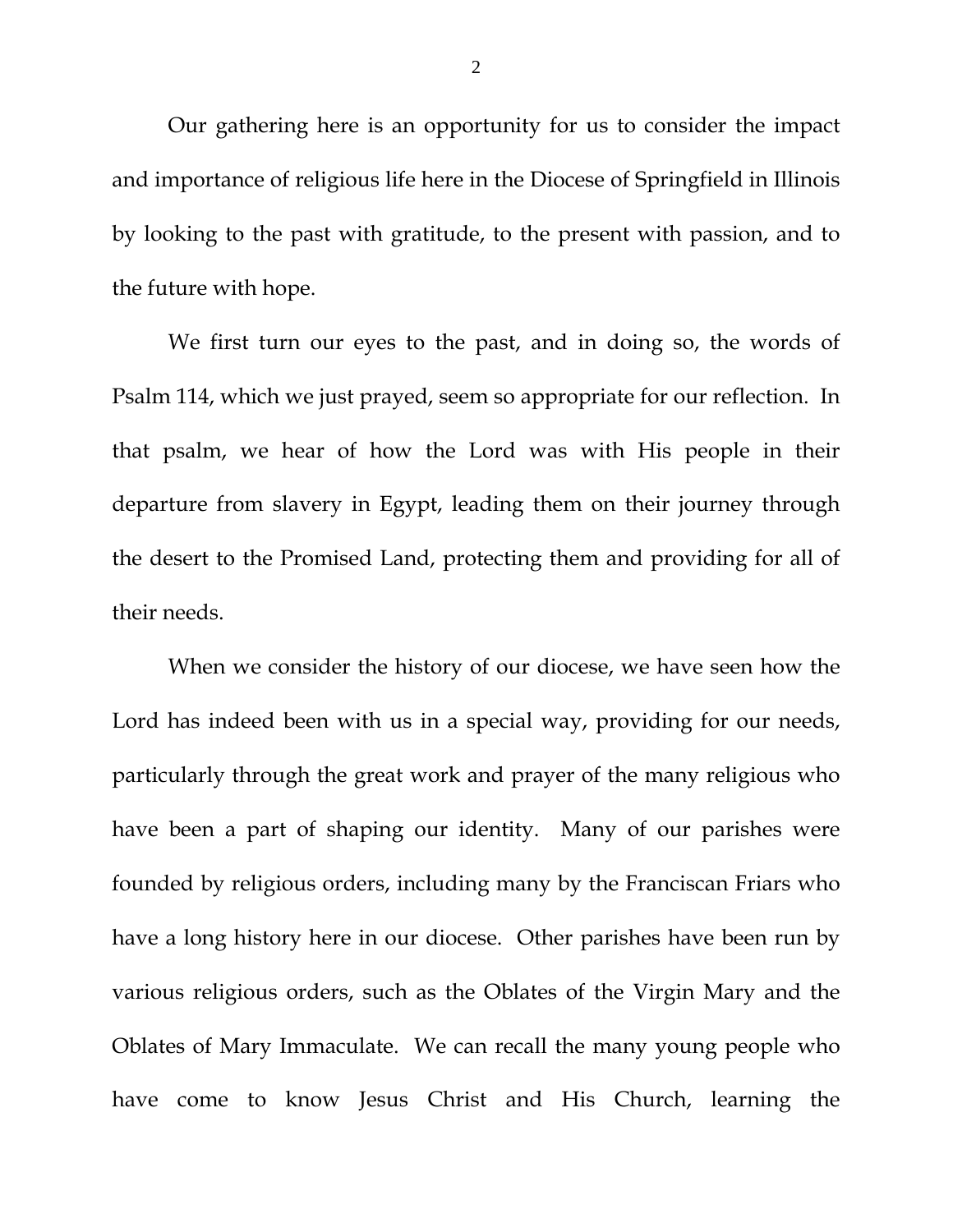fundamentals of the Catholic faith in Catholic schools staffed by religious orders such as the Springfield Dominicans, the Ursulines, the School Sisters of Notre Dame, the Viatorians, and others. The healing touch of Christ's mercy and love have been given to the sick in our health care institutions, many of which have been the result of the dedicated work of religious, particularly members of the Hospital Sisters of St. Francis, who have founded and/or served in many of the hospitals in our diocese.

A great variety of other orders have served the needs of this local Church in so many ways, such as the great work at Brother James Court by the Franciscan Brothers of the Holy Cross, offering loving service to those with developmental disabilities, respecting the dignity that belongs to all of God's children. Many other religious orders have served in various capacities, such as social outreach, catechesis, care for the elderly and dying, and campus ministry.

I'm afraid that if I tried to list all of the religious communities that have been a part of our diocese, we would be here for another hour! And even though not all were mentioned, our gratitude for their impact is not minimized in any way, for, in the end, all of the glory belongs to the Lord, who has been at work through these communities that have been a source

3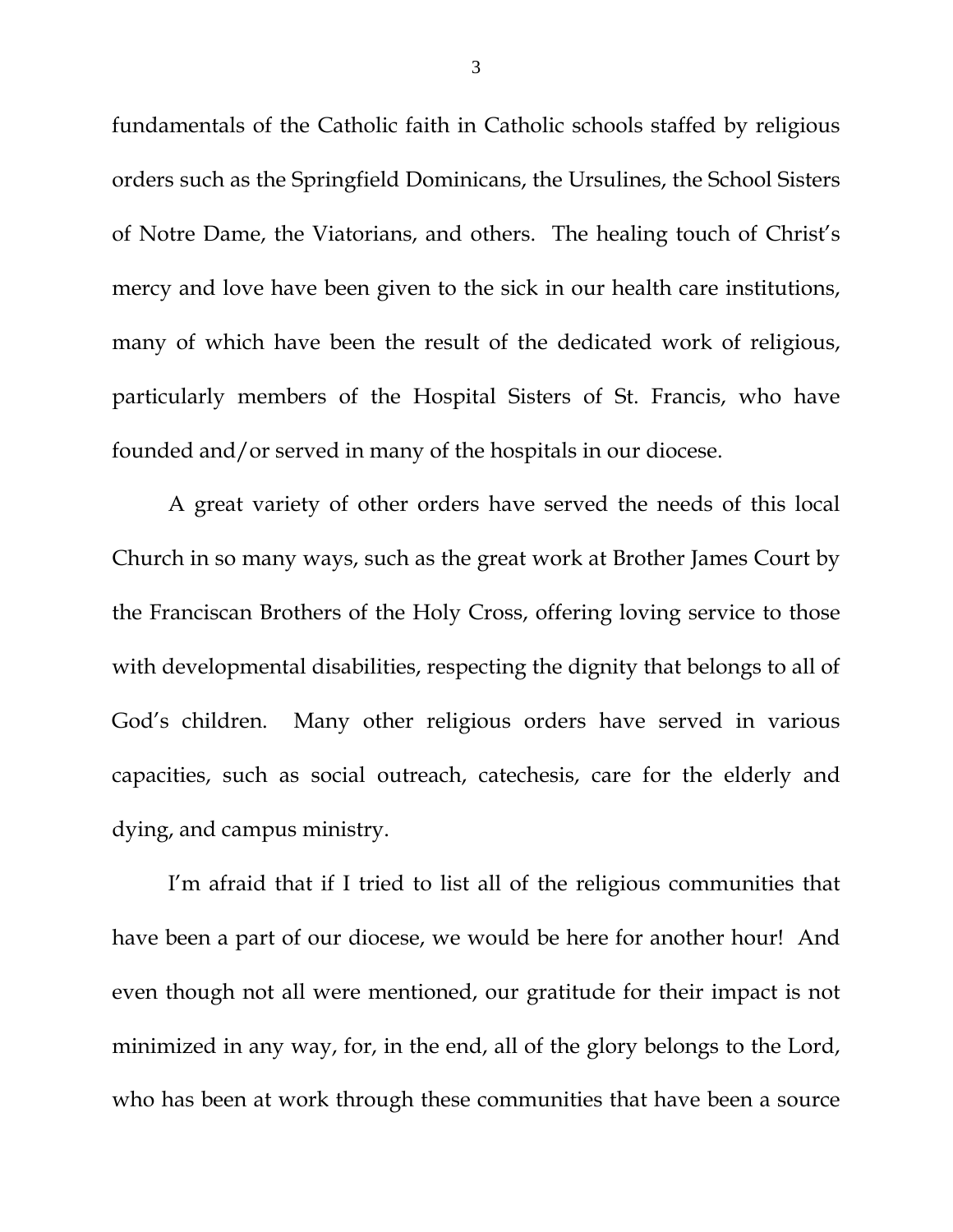of such profound blessing. It is truly fitting, therefore, that I offer a heartfelt thank you in my name, and on behalf of all of my predecessors, to all of you for the gift that you have been for this diocese.

Turning our attention to the present, we give thanks to God for all of the work and prayer that is currently being offered through the dedicated service of so many religious. While it is true that the number of religious is not at the level as in times past, you have adapted to the needs and circumstances, not turning in on yourselves, but continuing to go out to meet the needs of the Church, as Christ instructed at the Great Commission.

The Holy Father encourages all of you consecrated religious to recommit yourselves to living with passion the gift of your consecration, in harmony with the specific charism of your communities. The words of our reading from the Letter of St. Paul to the Ephesians offers a helpful point of reflection in renewing that passion as he reminds us: "In him we were also chosen, destined in accord with the purpose of the One who accomplishes all things according to the intention of his will, so that we might exist for the praise of his glory, we who first hoped in Christ" (Ephesians 1:11-12).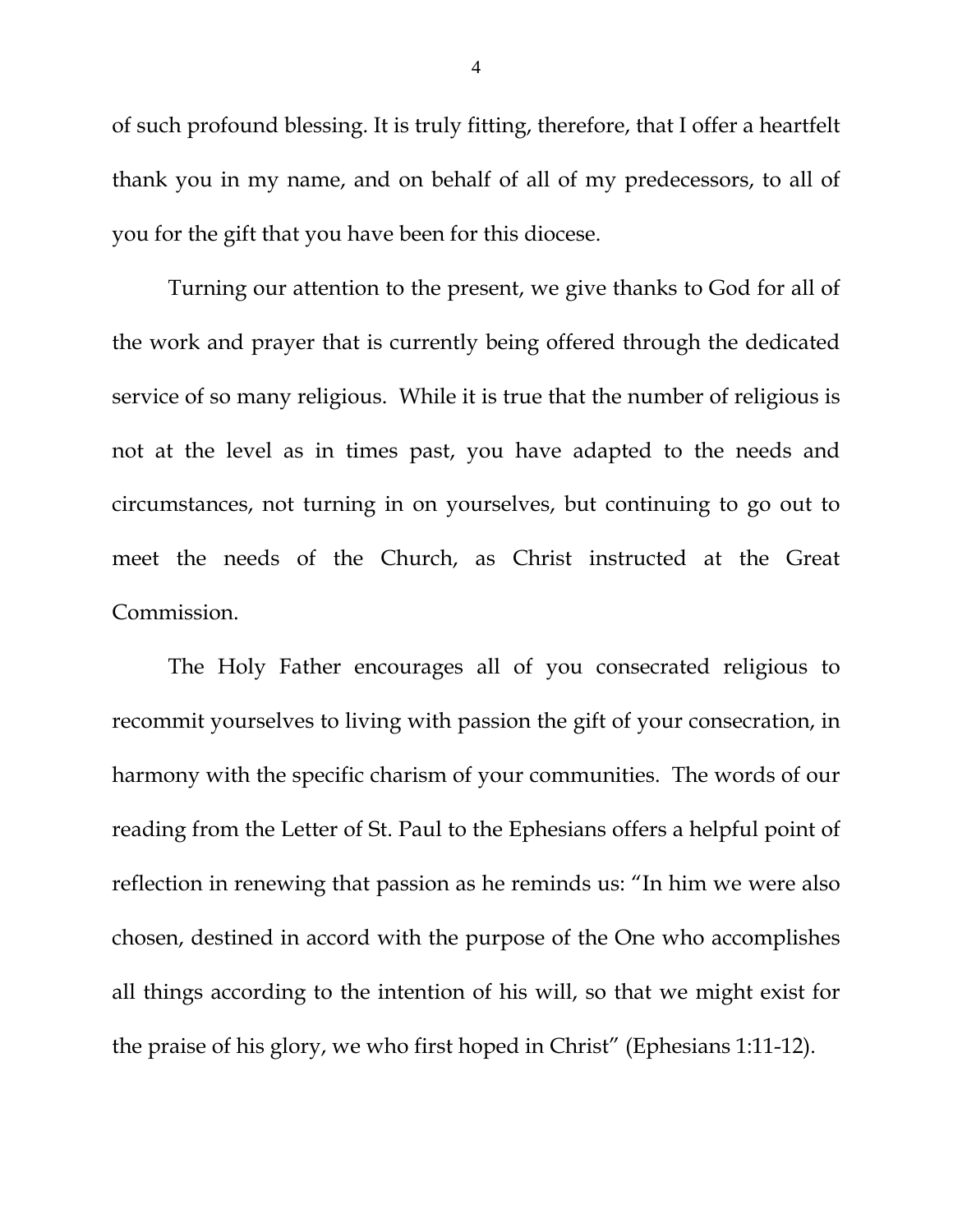As consecrated religious, you are called in a particular way to live your lives solely "for the praise of His glory," directing all of your words and actions toward Him to whom you have been consecrated through the profession of your vows. The powerful witness offered through a life lived totally for, with, and in Christ is a visible sign to the world that points back to Him.

The Church is ever mindful of the challenging circumstances in which we live in our world today, dominated by so many ideas and philosophies that are opposed to the truth, beauty, and goodness of our Catholic faith. The world is in need of being redirected back to that light, and consecrated religious have a unique and privileged role in that task. This is what Pope Francis had in mind when he invited religious men and women to "wake up the world" and "[b]e witnesses of a different way of doing things, of acting, of living!" He summarizes your call by saying: "It is this witness that I expect of you. Religious should be men and women who are able to wake the world up."4

The Holy Father called to mind how it has been consecrated religious throughout history who have provided that witness and have been the instruments of great growth in the Church. It is that tradition to which you

5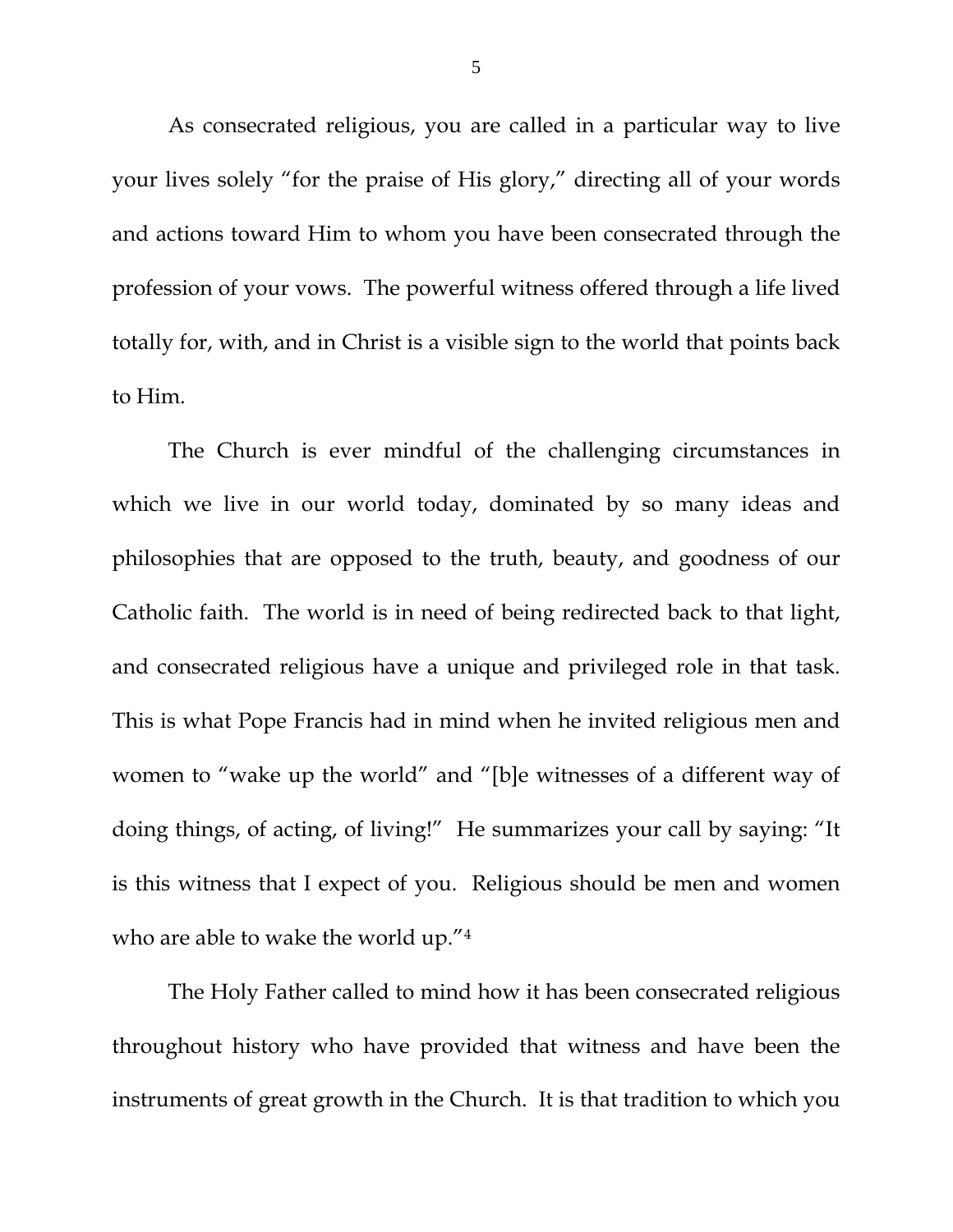as religious are connected, and it is that to which you are called to continue. He quotes Blessed Pope Paul VI who connects this need for witness with the situation of the world when he said the following: "[w]ithout this concrete sign there would be a danger that the charity which animates the entire Church would grow cold, that the salvific paradox of the Gospel would be blunted, and that the 'salt' of faith would lose its savor in a world undergoing secularization."5

Your mission, then, is to continue to live your consecration to Christ with great passion, all for His praise and glory, being that beacon of light which will draw people to Christ and His Church, the path which alone promises true and lasting happiness in this world and in the world to come.

Finally, we look to the future with hope. Again, we are not discouraged by numbers or the perceived obstacles that exist for our communities or for the Church. If fact, it was with great joy this past August 14th that three new sisters were received into the Novitiate for the Sisters of St. Francis of the Martyr St. George in Alton, Illinois. In addition, four sisters made their first profession of vows, followed by the final profession of three sisters to this community. I am also pleased to hear that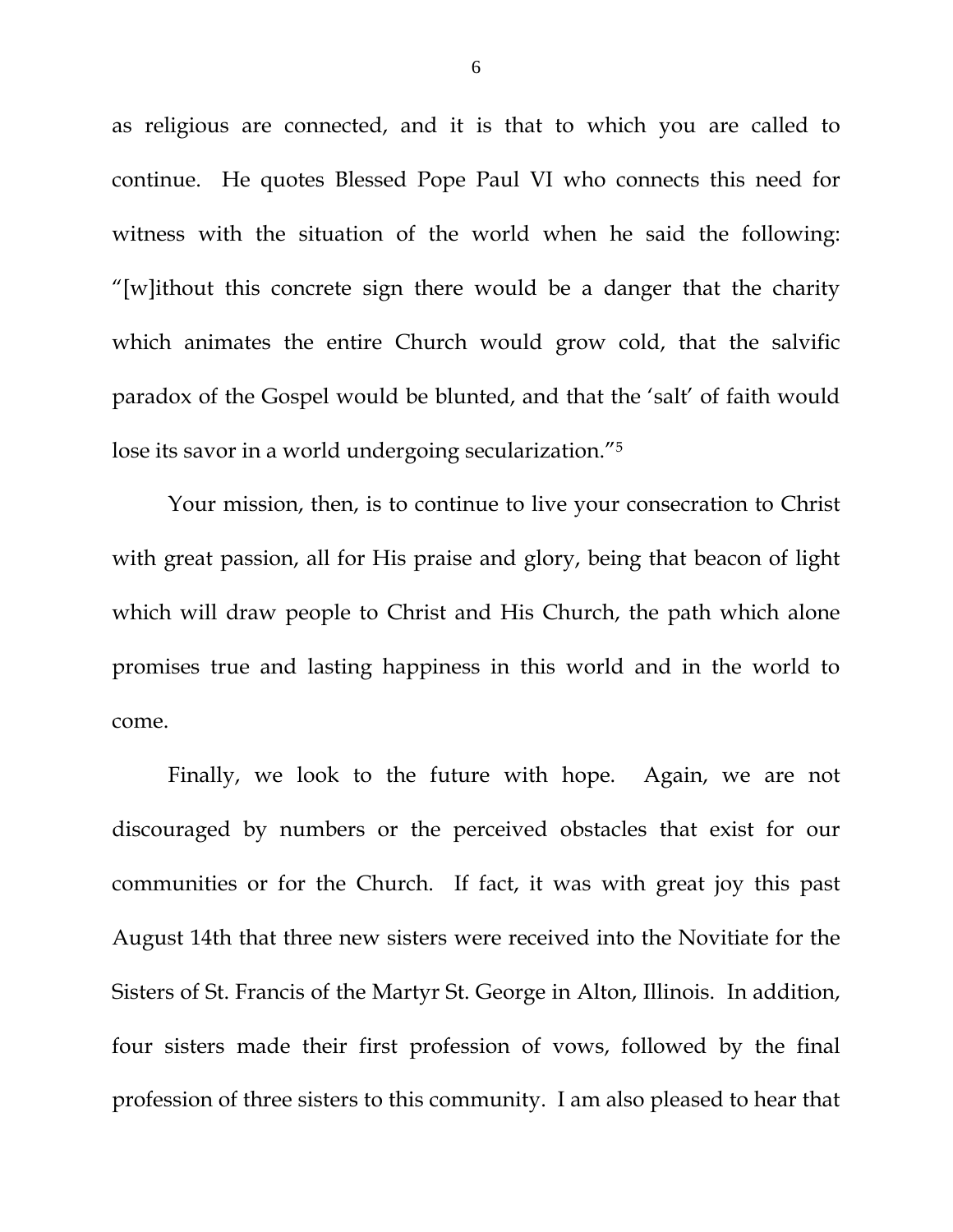an additional four young women have just entered the community as Postulants. This is just one of the many signs of great hope that we have for religious life in our diocese.

 But our hope is not in numbers alone. Our hope rests in God alone. Jesus promised His disciples that He would be with them until the end of time. (cf. Matthew 28:20) That promise remains with us through the gift of the Holy Spirit that He sends us.

This requires that we place our trust completely in the workings of His Holy Spirit to continue to provide for His Church. The specifics and details of how that will happen are not clear to us, nor is it required that we have that clarity, for, as St. Paul says, "we walk by faith, not by sight" (2) Corinthians 5:7). This is not a passive faith by which we let God take control and we do nothing. Rather, we must be prudent in our cooperation with the Holy Spirit, being as docile and adaptable as possible, while always trusting in God's loving Providence for His Church.

Cooperating with the Holy Spirit requires the exercise of that important virtue of obedience. Obedience is an important element of the lives of each of your communities, and it should continue to be so. But you are also encouraged to see that your obedience necessarily extends to the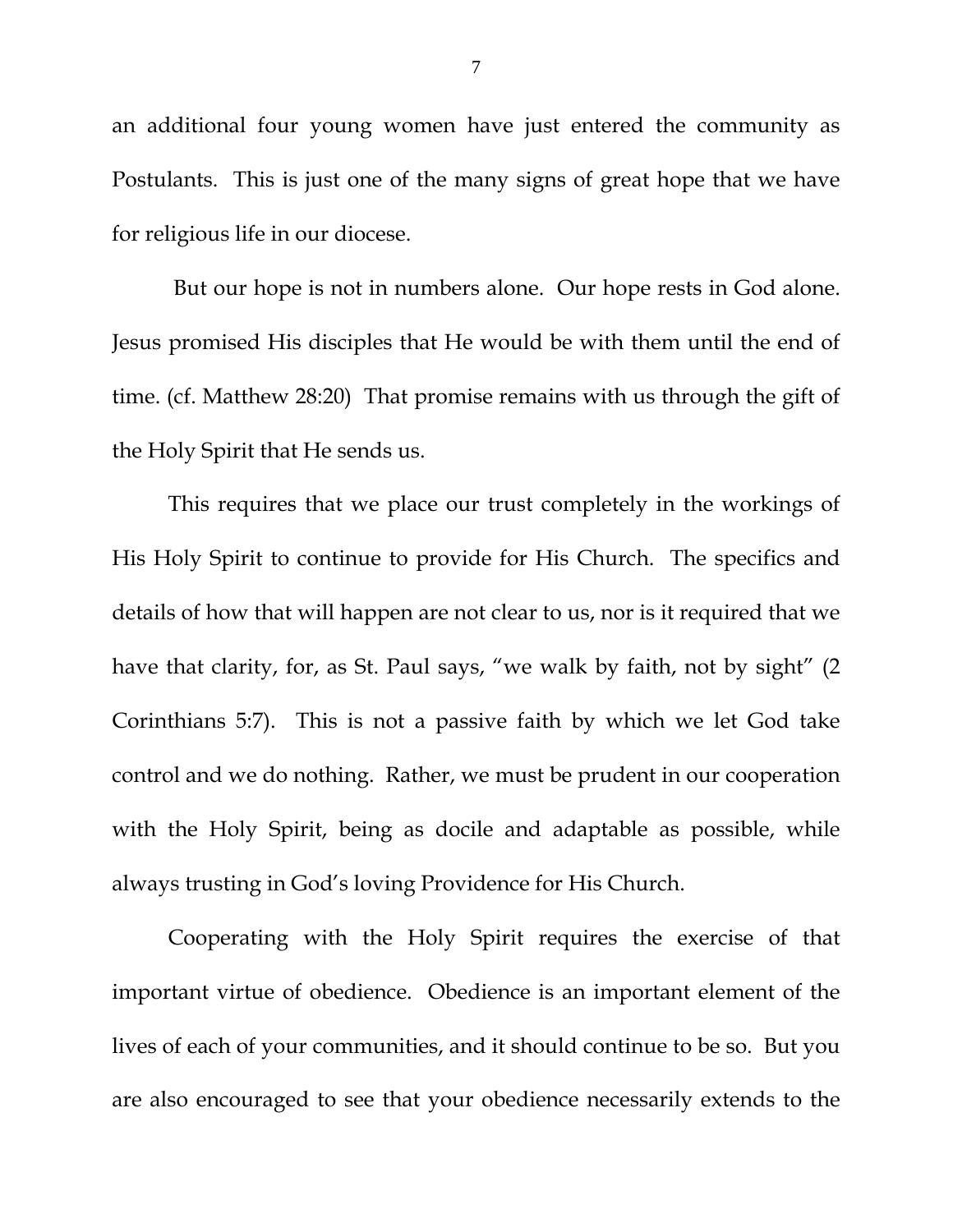Church as well. It was to the Church that Christ promised to be present throughout history in the guidance of the Holy Spirit and we will share in that promise to the extent that we remain obedient to the Holy Spirit by maintaining communion with the Catholic Church.

Pope Francis offered a helpful explanation of this when he preached to his own community of the Society of Jesus on the feast day of their founder, St. Ignatius of Loyola, shortly after his election as the Successor to St. Peter. He said the following:

Likewise the centrality of Christ corresponds to the centrality of the Church: they are two focal points that cannot be separated: I cannot follow Christ except in the Church and with the Church… For this reason creativity is vital, but always in community, in the Church, with this belonging that gives us the courage to go ahead. Serving Christ is loving this actual Church, and serving her generously and in a spirit of obedience.<sup>6</sup>

In conclusion, we direct our attention to the Blessed Virgin Mary, Mother of the Church, in whom we see the perfect model of faith and obedience. We echo her words of praise to God in the *Magnificat* each day when we pray Evening Prayer. Pope Benedict, in his beautiful commentary